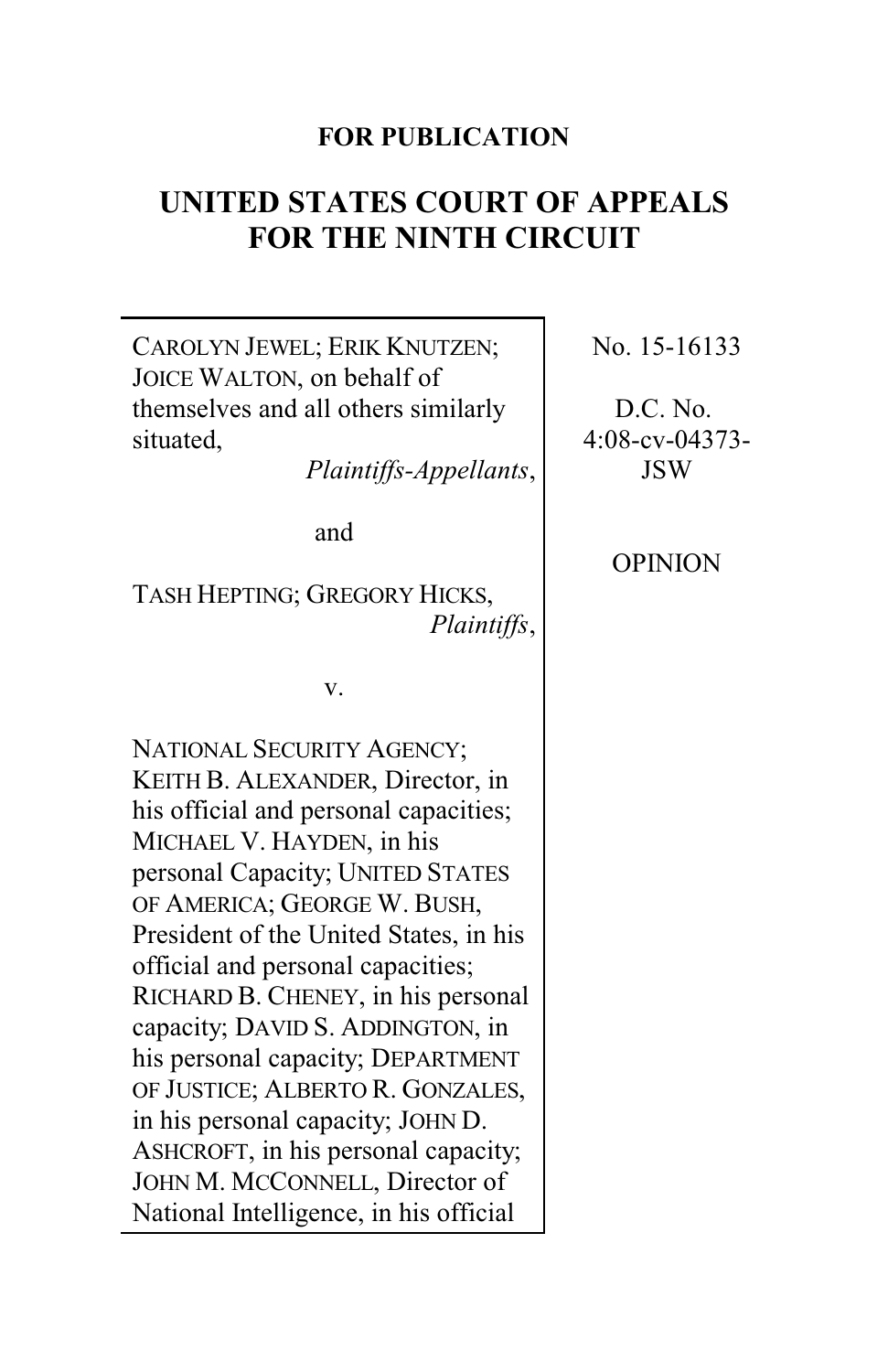and personal capacities; JOHN D. NEGROPONTE, in his personal capacity; MICHAEL B. MUKASEY, Attorney General; BARACK OBAMA; ERIC H. HOLDER, JR., Attorney General; DENNIS C. BLAIR, *Defendants-Appellees*.

> Appeal from the United States District Court for the Northern District of California Jeffrey S. White, District Judge, Presiding

Argued and Submitted October 28, 2015—Pasadena, California

Filed December 18, 2015

Before: Michael Daly Hawkins, Susan P. Graber, and M. Margaret McKeown, Circuit Judges.

Opinion by Judge McKeown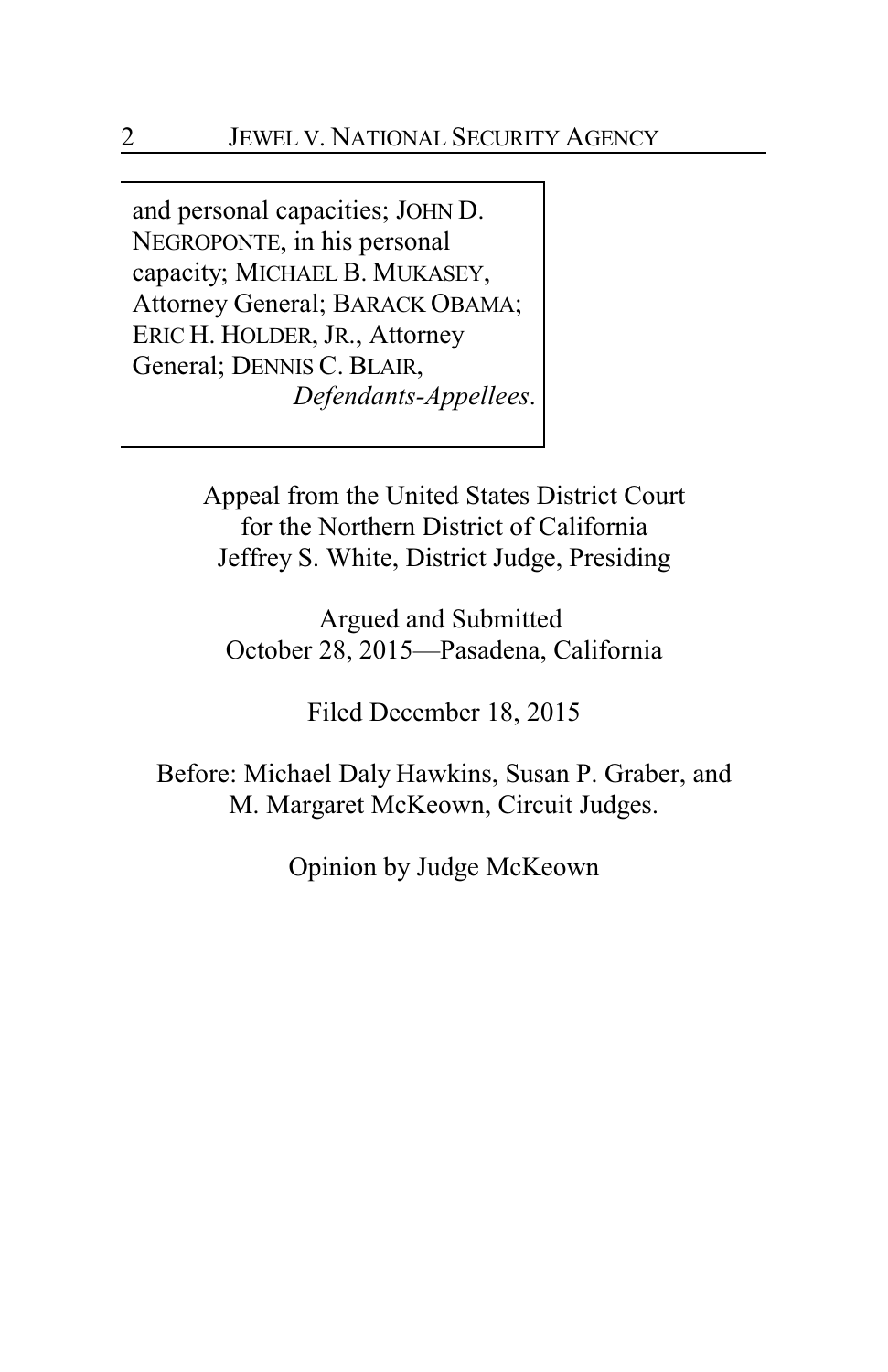# **SUMMARY\***

## **Jurisdiction / Rule 54(b) Certification**

The panel dismissed the appeal for lack of jurisdiction because the appeal did not meet the requirements of Fed. R. Civ. P. 54(b) certification, and remanded to the district court for further proceedings.

The panel concluded that Rule 54(b) certification was not warranted because the question of whether the copying and searching of plaintiff's Internet communications violated the Fourth Amendment – which was the only issue that the district court certified as final under Rule 54(b) in a case involving statutory and constitutional challenges to government surveillance programs – was intertwined with several other issues that remained pending in district court and this interlocutory appeal would only prolong final resolution of the case.

## **COUNSEL**

Richard R. Wiebe (argued), Law Office of Richard R. Wiebe, San Francisco, California; Cindy A. Cohn, Lee Tien, Kurt Opsahl, James S. Tyre, Mark Rumold, Andrew Crocker, Jamie L. Williams, and David Greene, Electronic Frontier Foundation, San Francisco, California; Rachael E. Meny, Michael S. Kwun, Audrey Walton-Hadlock, Benjamin W. Berkowitz, Justina K. Sessions, and Philip J. Tassin, Keker &

**<sup>\*</sup>** This summary constitutes no part of the opinion of the court. It has been prepared by court staff for the convenience of the reader.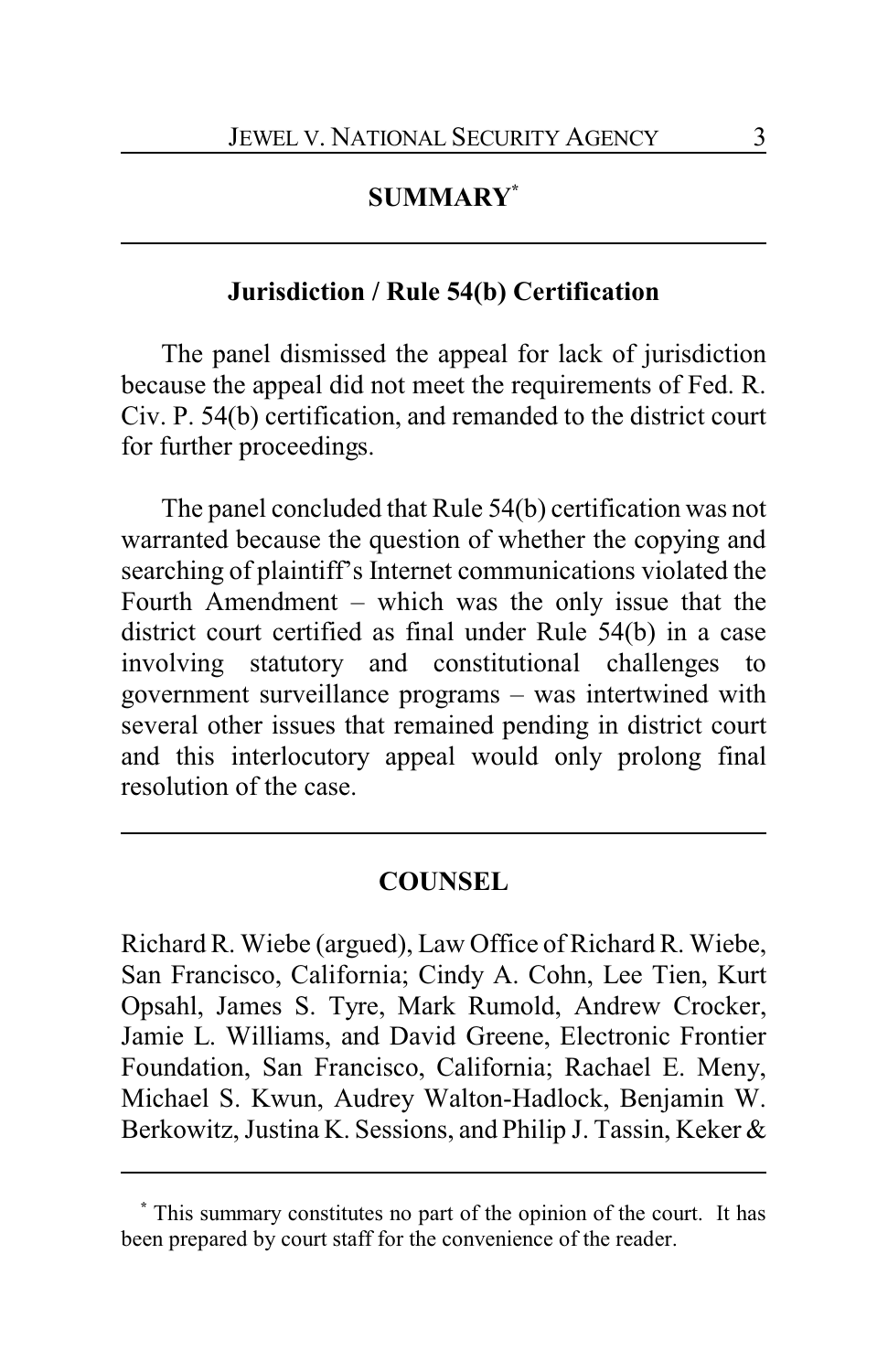Van Nest, LLP, San Francisco, California; Thomas E. Moore III, Royse Law Firm, PC, Palo Alto, California; Aram Antaramian, Law Office of Aram Antaramian, Berkeley, California, for Plaintiffs-Appellants.

Henry C. Whitaker (argued), Douglas N. Letter, and H. Thomas Byron III, Appellate Staff, Civil Division, United States Department of Justice, Washington, D.C, for Defendants-Appellees.

### **OPINION**

McKEOWN Circuit Judge:

This appeal is the second trip to our court for a group of plaintiffs in their long-running statutory and constitutional challenges to government surveillance programs. In the last appeal, we reversed the district court's dismissal of all claims on standing grounds and remanded for further proceedings, including determination of whether the "claims are foreclosed by the state secrets privilege." *Jewel v. Nat'l Sec. Agency*, 673 F.3d 902, 905 (9th Cir. 2011). Several years of further proceedings have yet to produce a final judgment. Most recently, the district court dismissed a Fourth Amendment claim—which was only one among several claims regarding Internet surveillance, on the grounds that plaintiffs lacked standing and that their claim was barred by the state secrets privilege. *Jewel v. Nat'l Sec. Agency*, No. C08- 04373, 2015 WL 545925, at \*1 (N.D. Cal. Feb. 10, 2015). The court then certified that single issue as final under Federal Rule of Civil Procedure 54(b).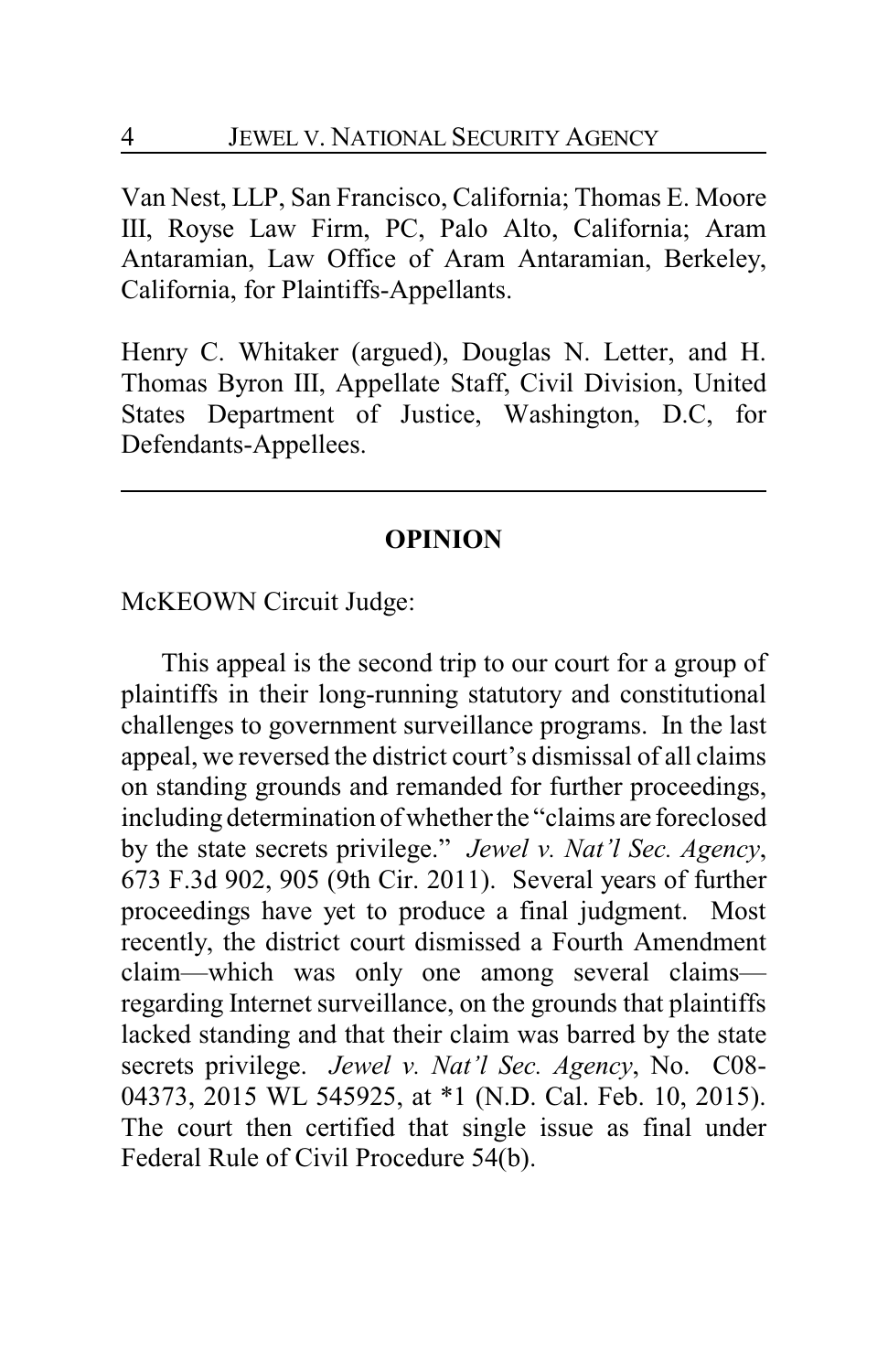The government filed a motion to dismiss the appeal for lack of jurisdiction, arguing that certification was improper under Rule 54(b). We agree. Our task is to address the juridical concerns surrounding the appeal of less than a complete judgment and to "scrutinize the district court's evaluation of such factors as the interrelationship of the claims so as to prevent piecemeal appeals in cases which should be reviewed only as single units." *Curtiss-Wright Corp. v. Gen. Elec. Co*., 446 U.S. 1, 10 (1980). Because the Fourth Amendment question is intertwined with several other issues that remain pending in district court and because this interlocutory appeal would only prolong final resolution of the case, we conclude that the Rule 54(b) certification was not warranted and dismiss the appeal for lack of jurisdiction.

#### **BACKGROUND**

This appeal arises out of ongoing litigation concerning Internet and cell phone surveillance programs the government began in the aftermath of the terrorist attacks on September 11, 2001.**<sup>1</sup>** In 2008, Carolyn Jewel, Tash Hepting, Gregory Hicks, Erik Knutzen, and Joice Walton filed a complaint on behalf of themselves and others similarly situated against the United States, the National Security Agency ("NSA"), and a number of high-level government officials in their personal and official capacities. The complaint included seventeen counts, raising both constitutional and statutory claims and seeking injunctive relief and monetary damages. In summary, the complaint alleges that government officials

**<sup>1</sup>** The *Jewel* case is one of many similar cases, some of which have been consolidated under the Multidistrict Litigation provisions of 28 U.S.C. § 1407. *See Jewel*, 673 F.3d at 906 nn.1 & 2; *see also Jewel v. Nat'l Sec. Agency*, No. C06-179, 2010 WL 235075, at \*4 (N.D. Cal. Jan. 21, 2010).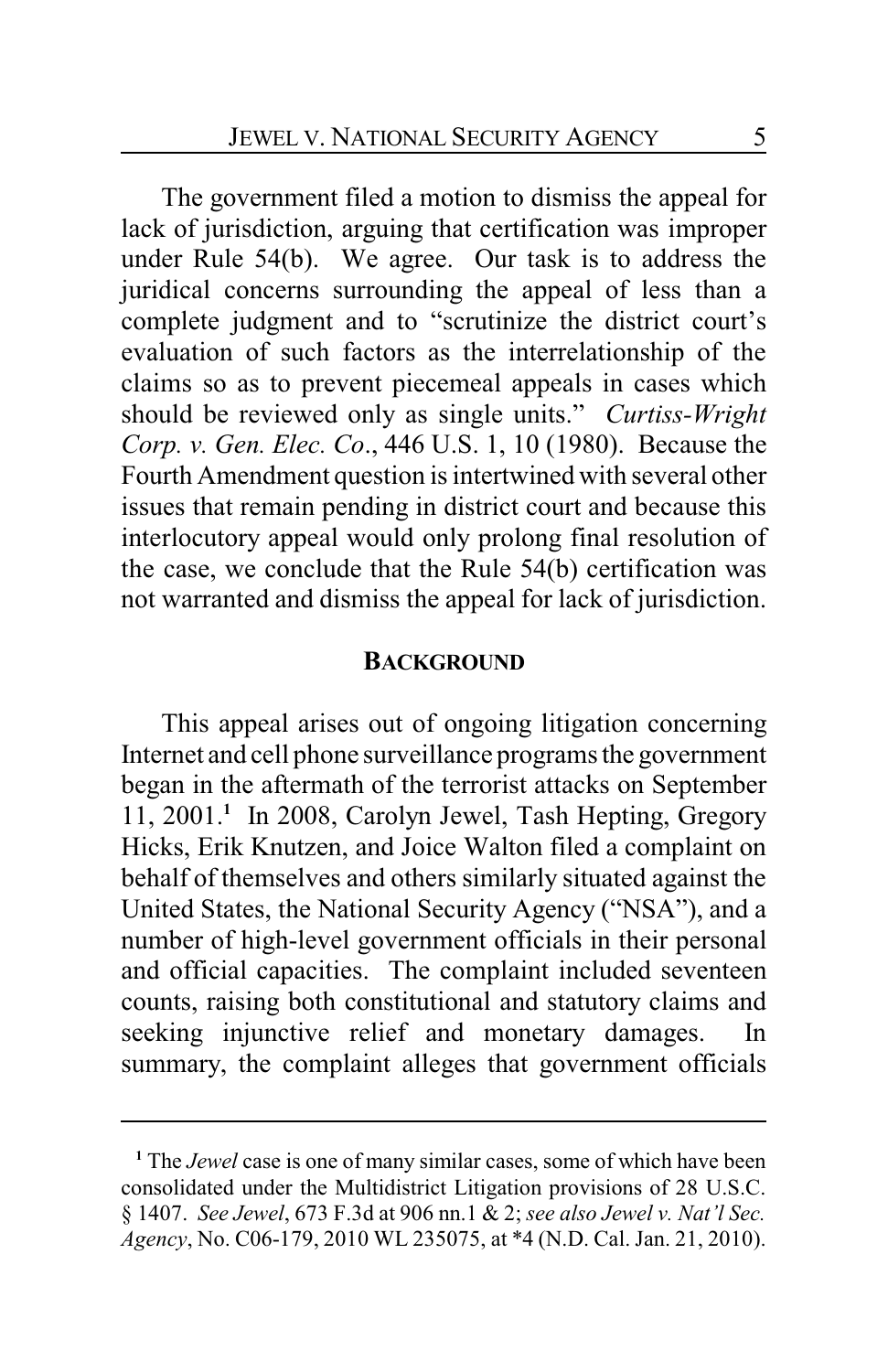engaged in continuing warrantless surveillance within the United States that had begun under a secret presidential order. The "terrorist surveillance program," some aspects of which were publicly acknowledged by the government in 2005, involved collecting data on millions of Internet and cell phone users. According to plaintiffs, the telecommunications company AT&T collaborated with the NSA to divert Internet traffic into secure rooms at AT&T facilities in San Francisco and to provide customer records to the government. Through this collaboration, the government allegedly collected data on cellular telephone communications, text messages, email, and other forms of Internet communication without a warrant. *Jewel*, 673 F.3d at 906.

In 2010, the district court dismissed the action with prejudice, holding that plaintiffs lacked a sufficiently particularized injury and therefore lacked standing on all claims. *Jewel*, 2010 WL 235075, at \*1. On appeal, we reversed and held that "Jewel's claims are not abstract, generalized grievances and instead meet the constitutional standing requirement of concrete injury. Nor do prudential considerations bar this action." *Jewel*, 673 F.3d at 905. The case was remanded to the district court "with instructions to consider, among other claims and defenses, . . . the government's assertion that the state secrets privilege bars this litigation." *Id*. at 913–14.

After remand, the district court addressed the interaction between the state secrets privilege and sovereign immunity as those issues pertain to the statutory claims under the Foreign Intelligence Surveillance Act ("FISA"), the Electronic Communications Privacy Act ("Stored Communications Act"), the Wiretap Act, and the Administrative Procedure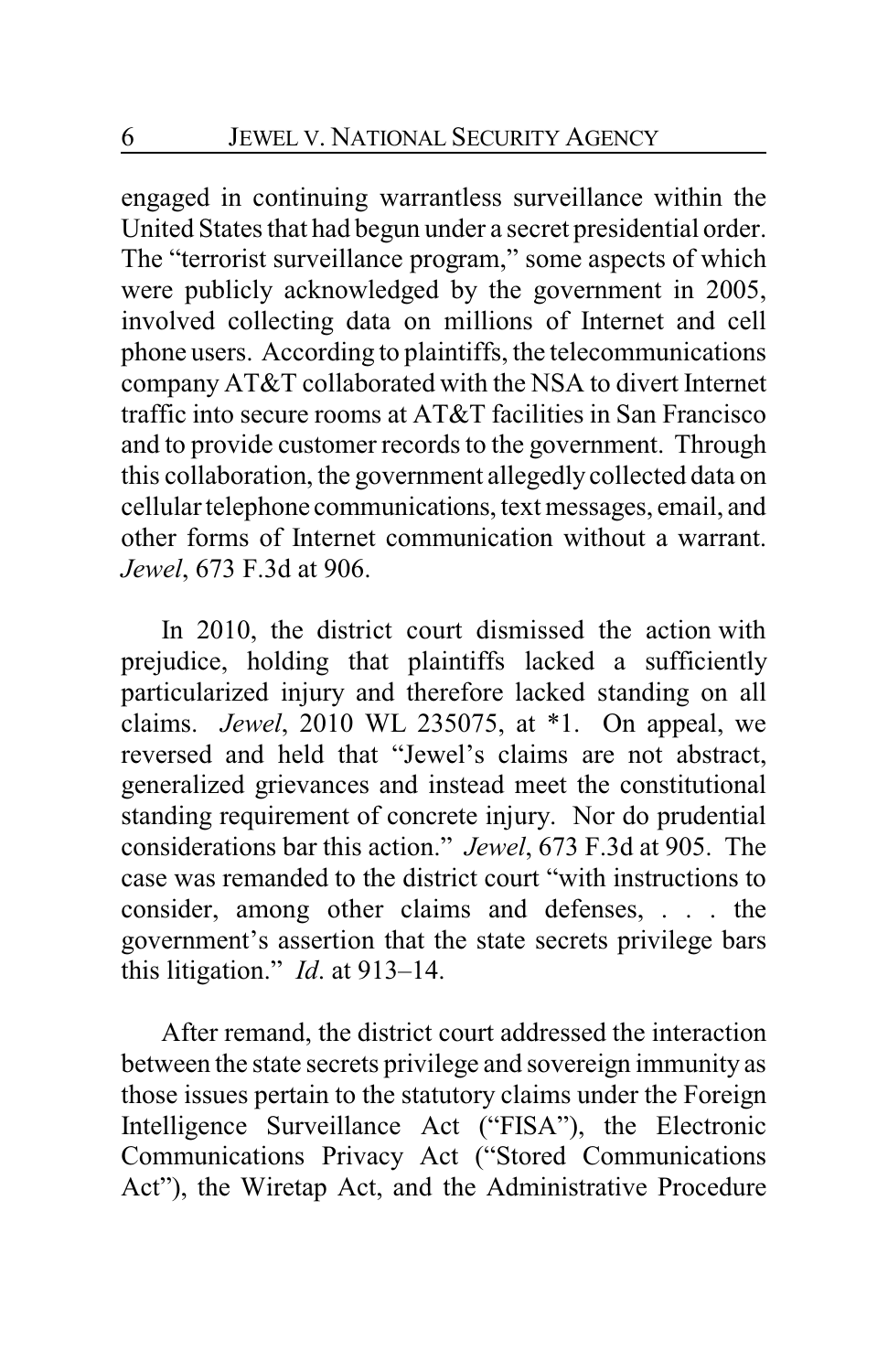Act. *Jewel v. Nat'l Sec. Agency*, 965 F. Supp. 2d 1090 (N.D. Cal. 2013). The district court determined:

- The government's state secrets privilege does not compel complete dismissal of the action because sufficient information regarding the surveillance program had been made public such that the subject matter of the suit itself is not a state secret. *Id*. at 1102–03.
- The "FISA procedural mechanism prescribed under 50 U.S.C. § 1806(f) preempts application of the state secrets privilege." *Id*. at 1103. Title 18 U.S.C. § 2712 applies to claims under the Stored Communications Act and the Wiretap Act, thus preempting the state secrets doctrine for those claims. *Id*. at 1105, 1107–08.
- The damages claims under FISA are barred by sovereign immunity, but damages are not barred under the Stored Communications Act or the Wiretap Act. *Id*. at 1108.
- Plaintiffs cannot seek injunctive relief for their Stored CommunicationsAct and Wiretap Act claims because Patriot Act § 223, amending 18 U.S.C. §§ 2520(a) and 2707(a), impliedly limited authority to sue the United States for forms of relief other than damages. *Id*. at 1109.

The district court's order disposed of eleven of the seventeen claims and explicitly declined to address any of the constitutional claims, which included First and Fourth Amendment challenges to Internet and phone surveillance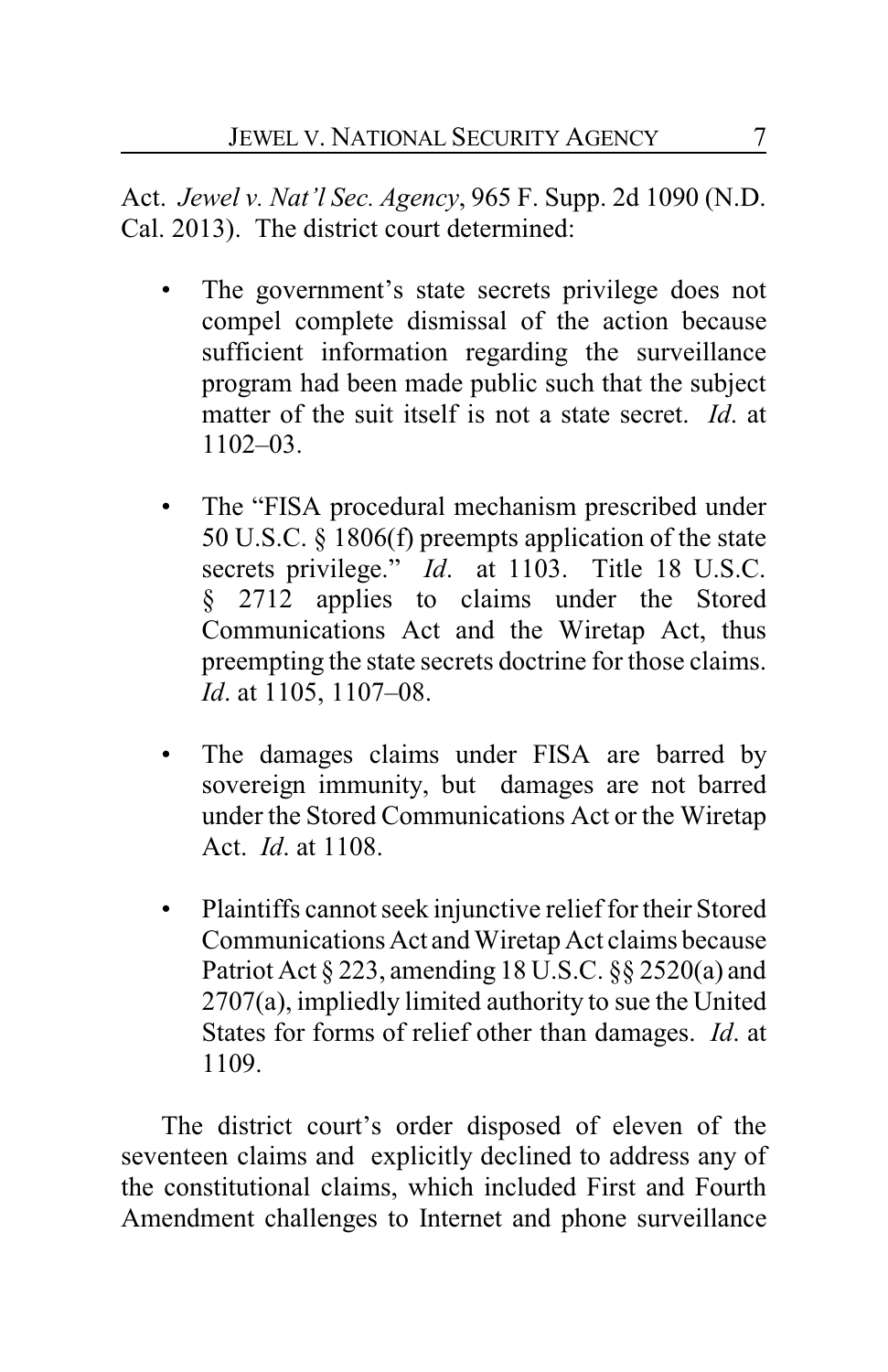programs and an alleged violation of the separation of powers principle. *Id*. at 1097, 1112. Nor did the court address the possible defenses, such as qualified immunity, that might be available to individual defendants. The district court requested further briefing on the scope of FISA preemption with regard to the constitutional claims, noting that plaintiffs had the burden to show standing to sue without risking impermissible damage to ongoing national security efforts. *Id.* at 1112. The court also requested briefing on the "recent" disclosure of the government's continuing surveillance activities and the statement by the Director of National Intelligence that certain information . . . should be declassified and immediately released to the public." *Id*. at 1113.

While the parties were in the process of briefing these questions, three of the five plaintiffs, Jewel, Knutzen, and Walton (collectively "Jewel" or the "Jewel plaintiffs"), moved for partial summary judgment on one aspect of their Fourth Amendment claim related specifically to Internet interception because they thought the public record supported their claim. Jewel specifically limited the scope of the motion to only one aspect of the Fourth Amendment claim "[a]t this time."**<sup>2</sup>** Jewel alleges that the government is engaging in a dragnet Internet interception program called

<sup>&</sup>lt;sup>2</sup> The motion narrowed the request for relief as follows: "At this time, plaintiffs do not seek a determination of the government defendants' liability for: a) past Fourth Amendment violations, including during periods that those activities were conducted solely under presidential authority without any Foreign Intelligence Surveillance Court order; b) past or present Fourth Amendment violations arising from government activities other than Internet communications, seizure or searching; or c) past or present violations of statutory and constitutional provisions other than the Fourth Amendment."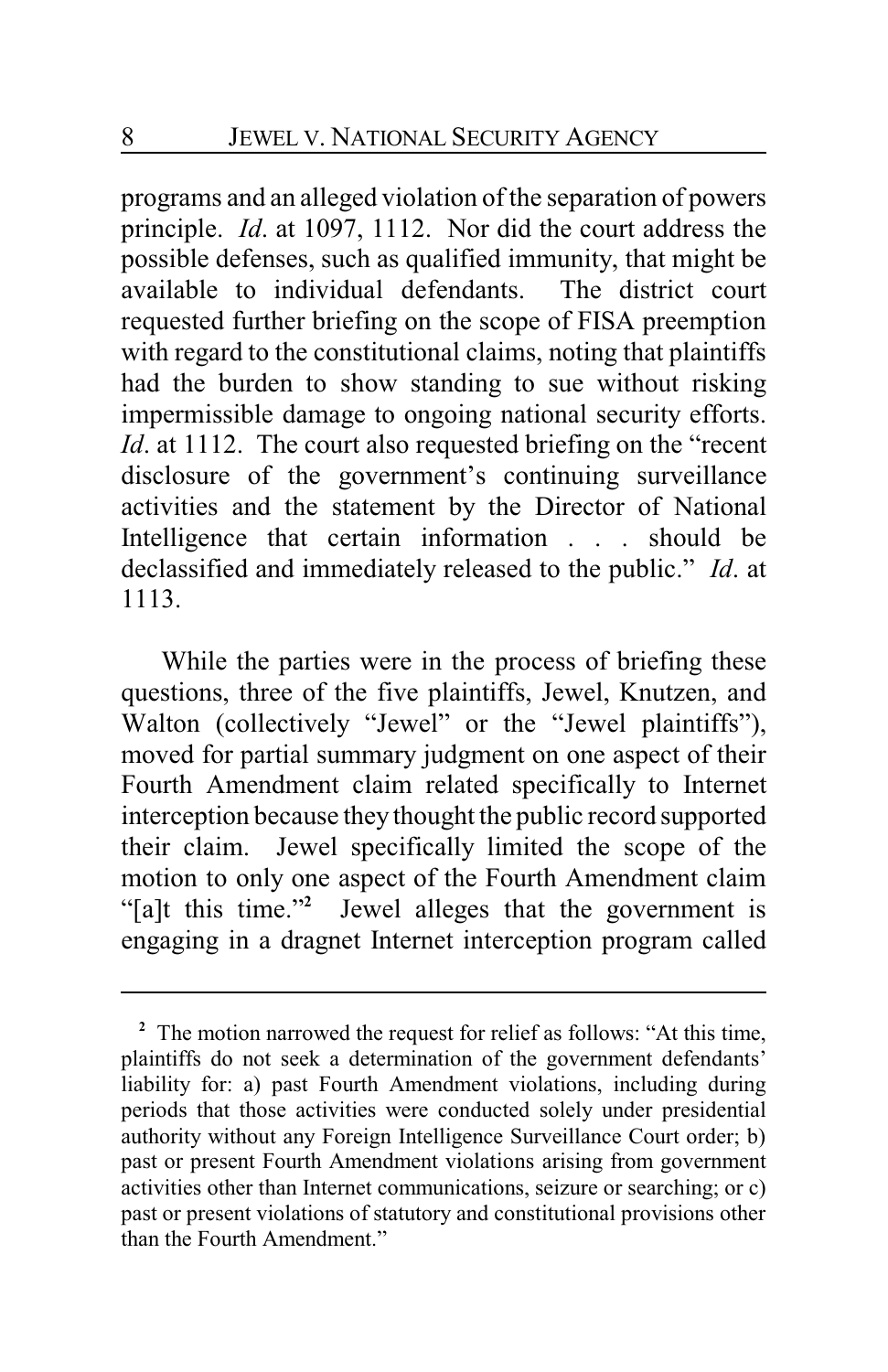"Upstream" collection, and that this program is an element of the government's collection of communications under FISA § 702. Under this program, the NSA designates "non-U.S. persons located outside the United States who are reasonably believed to possess or receive, or are likely to communicate, foreign intelligence information." *Jewel*, 2015 WL 545925, at \*1. Once specific telephone numbers or email addresses associated with these individuals are identified, the NSA, assisted by the telecommunications providers, filters Internet communications "in an effort to remove all purely domestic communications" in order to capture designated communications. *Id*. at \*2. The Jewel plaintiffs contend that this program constitutes surveillance of private communications without a warrant or individualized suspicion, in violation of the Fourth Amendment. *Id*. The government has "acknowledged the existence of the Upstream collection process . . . . [, h]owever, the technical details of the collections process remain classified." *Id.*

In an order denying Jewel's motion for summary judgment and granting the government's cross-motion, the district court held that plaintiffs failed to establish a sufficient factual basis for standing to challenge the ongoing Internet data collection program. Although the court agreed that Jewel could demonstrate concrete injury *if* the Internet interception program operated in the way proffered, "the evidence at summary judgment is insufficient to establish that the Upstream collection process operates in the manner in which Plaintiffs allege it does" and that, based on classified materials relating to Upstream collection, "the Plaintiffs' version of the significant operational details of the Upstream collection process is substantially inaccurate." *Id.* at \*4. The court further held that the Fourth Amendment claims "must be dismissed because even if Plaintiffs could establish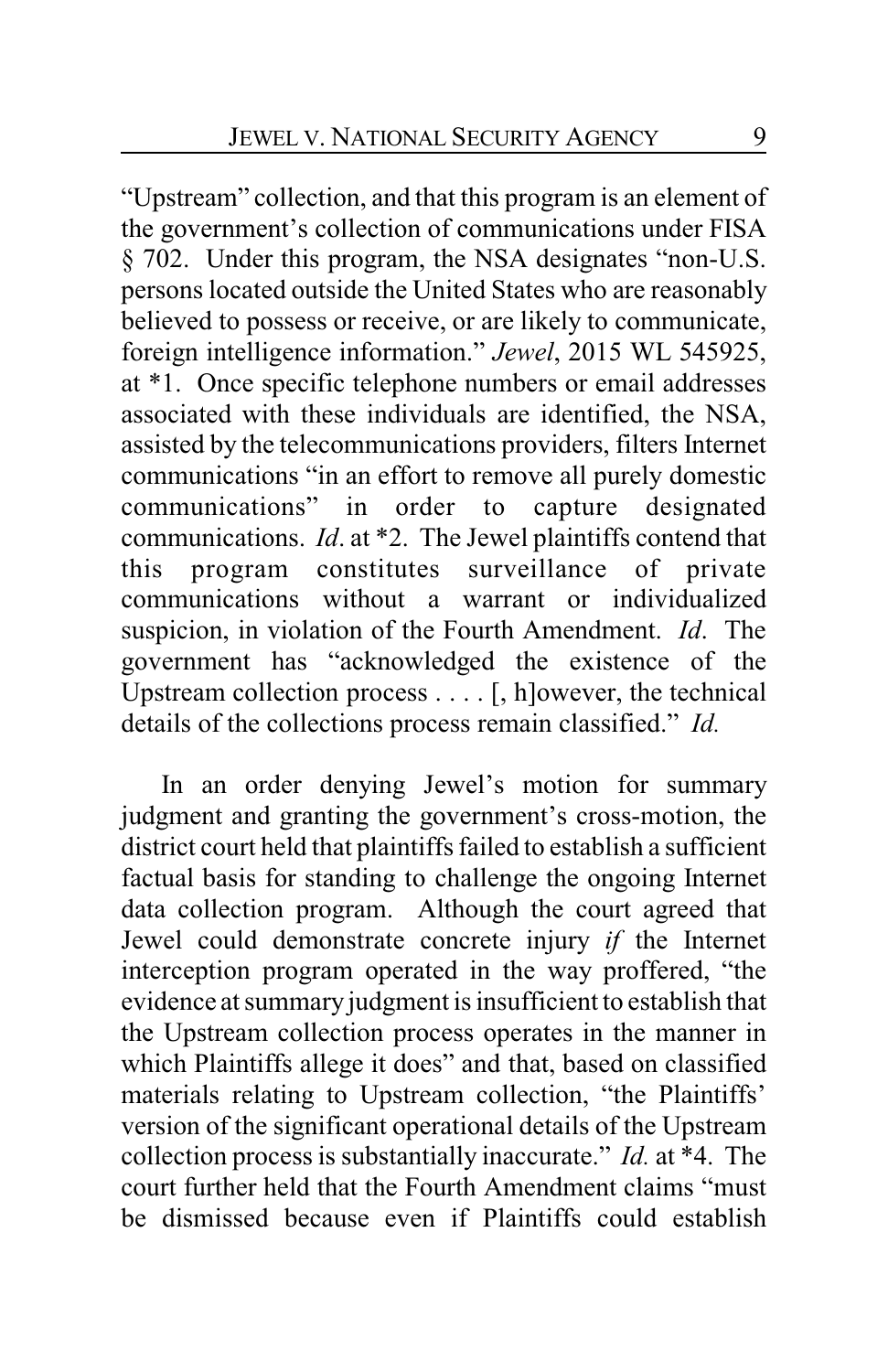standing . . . any possible defenses would require impermissible disclosure of state secret information." *Id*. at \*1.

Granting Jewel's motion under Rule 54(b), the district court certified that "adjudication of this claim is a final determination and that no just reason exists for delay in entering final judgment on this claim." Other than a bare recitation of the rule, the court offered no explanation or analysis regarding the certification. After Jewel filed this appeal, the government responded with a motion to dismiss the appeal for lack of jurisdiction.

#### **ANALYSIS**

We begin with the foundational rule that generally we have jurisdiction to hear an appeal only if it arises from a final order, and "[a]n order granting partial summary judgment is usually not an appealable final order under 28 U.S.C. § 1291 because it does not dispose of all of the claims." *Am. States Ins. Co. v. Dastar Corp.*, 318 F.3d 881, 884 (9th Cir. 2003) (citing 28 U.S.C. § 1291). An important exception is found in Rule 54(b), which provides in relevant part:

> When an action presents more than one claim for relief . . . or when multiple parties are involved, the court may direct entry of a final judgment as to one or more, but fewer than all, claims or parties only if the court expressly determines that there is no just reason for delay.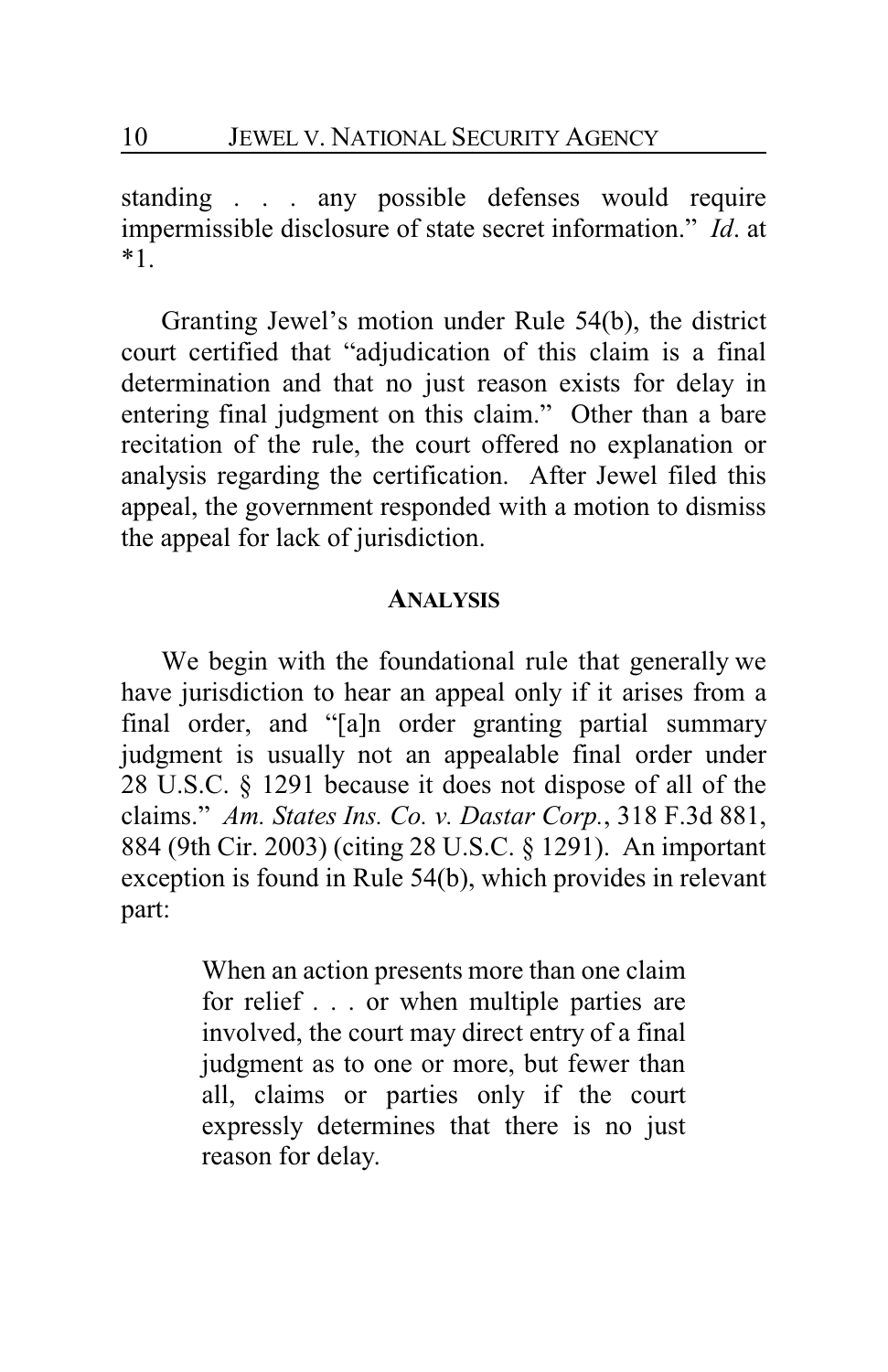The Rule was adopted "specifically to avoid the possible injustice of delay[ing] judgment o[n] a distinctly separate claim [pending] adjudication of the entire case. . . . The Rule thus aimed to augment, not diminish, appeal opportunity." *Gelboim v. Bank of Am. Corp.*, 135 S. Ct. 897, 902–03 (2015) (citations omitted). The Supreme Court has put some meat on this bare-bones rule. In highlighting the importance of juridical concerns with piecemeal appeals, the Court explained the role of a court of appeals in reviewing a Rule 54(b) certification:

> The court of appeals must, of course, scrutinize the district court's evaluation of such factors as the interrelationship of the claims so as to prevent piecemeal appeals in cases which should be reviewed only as single units. But once such juridical concerns have been met, the discretionary judgment of the district court should be given substantial deference, for that court is "the one most likely to be familiar with the case and with any justifiable reasons for delay."

*Curtiss-Wright Corp.*, 446 U.S. at 10 (citations omitted).

We review de novo the "juridical concerns" determination, first asking whether the certified order is sufficiently divisible from the other claims such that the "case would [not] inevitably come back to this court on the same set of facts." *Wood v. GCC Bend, LLC*, 422 F.3d 873, 879 (9th Cir. 2005). This inquiry does not require the issues raised on appeal to be completely distinct from the rest of the action, "so long as resolving the claims would 'streamline the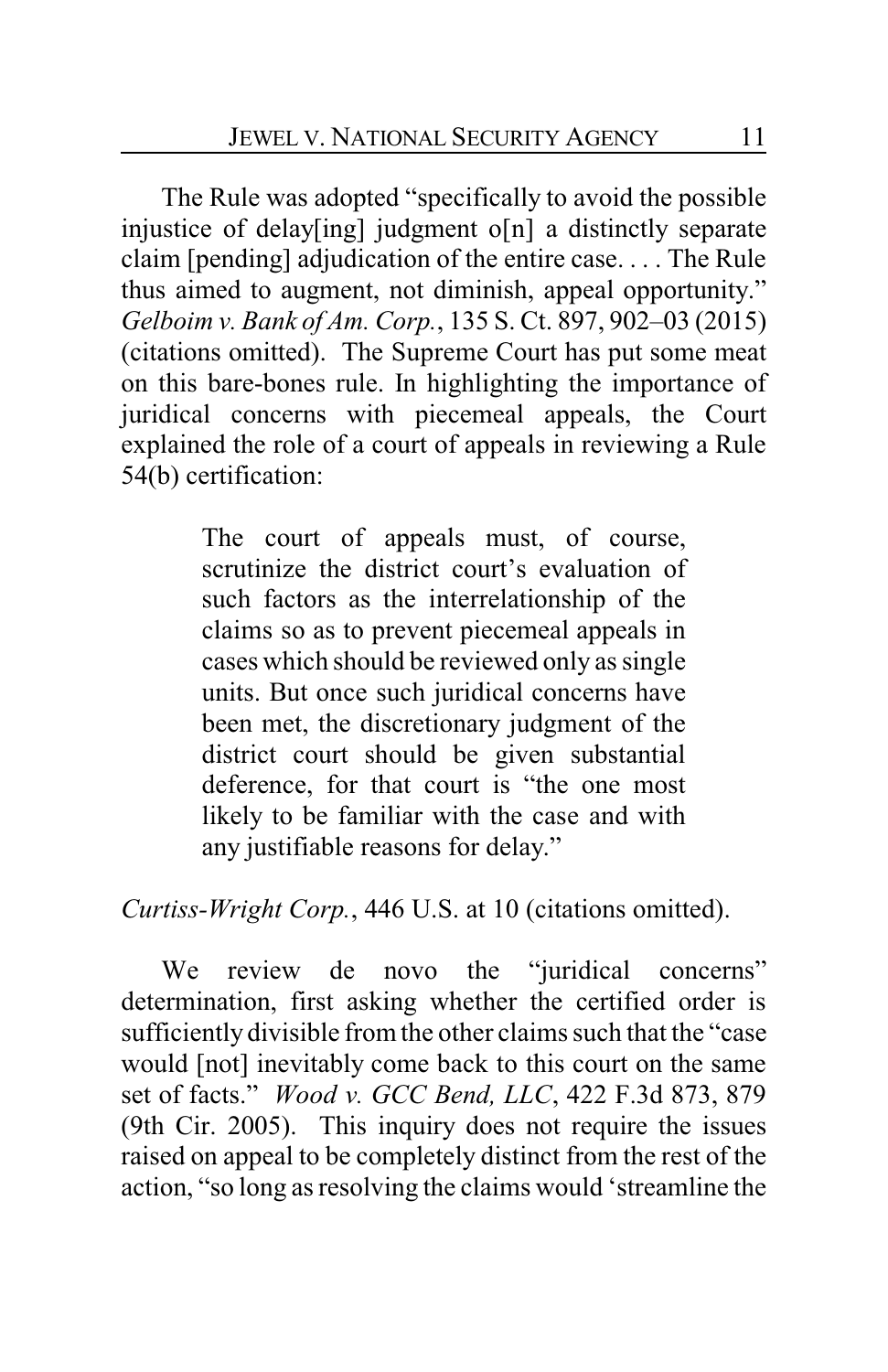ensuing litigation.'" *Noel v. Hall*, 568 F.3d 743, 747 (9th Cir. 2009) (citation omitted).

The determination regarding Rule 54(b)'s equitable analysis ordinarily "is left to the sound judicial discretion of the district court to determine the 'appropriate time' when each final decision in a multiple claims action is ready for appeal." *Wood*, 422 F.3d at 878 (quoting *Curtiss-Wright Corp.*, 446 U.S. at 8). Although we encourage district courts to make factual findings and to explain their reasons for certifying under Rule 54(b) in order to facilitate appellate review, *see Morrison-Knudsen Co. v. Archer*, 655 F.2d 962, 965 (9th Cir. 1981), we have held that the "lack of such findings is not a jurisdictional defect as long as we can independently determine the propriety of the order." *Noel*, 568 F.3d at 747 n.5. Thus, if a district court does not make any findings or give any explanation, we turn to the record to discern whether Rule 54(b) certification was warranted. Here, similar to *Noel*, the district court did not explain why it found that no just reason existed to delay entering judgment. Unlike *Noel*, however, based on the record before us we conclude that Rule 54(b) certification was not appropriate.

As in *Wood*, "[w]e start (and mostly stop) with juridical concerns." 422 F.3d at 879. We face the same hurdle encountered in *Wood*: "[w]e have no district court finding . . . about the interrelationship of the claims or issues, and the effect of the relationship on the likelihood of piecemeal appeals." *Id*. at 880.

The certification order carves out a single claim: "that the copying and searching of their Internet communications is conducted without a warrant or any individualized suspicion and, accordingly, violates the Fourth Amendment." This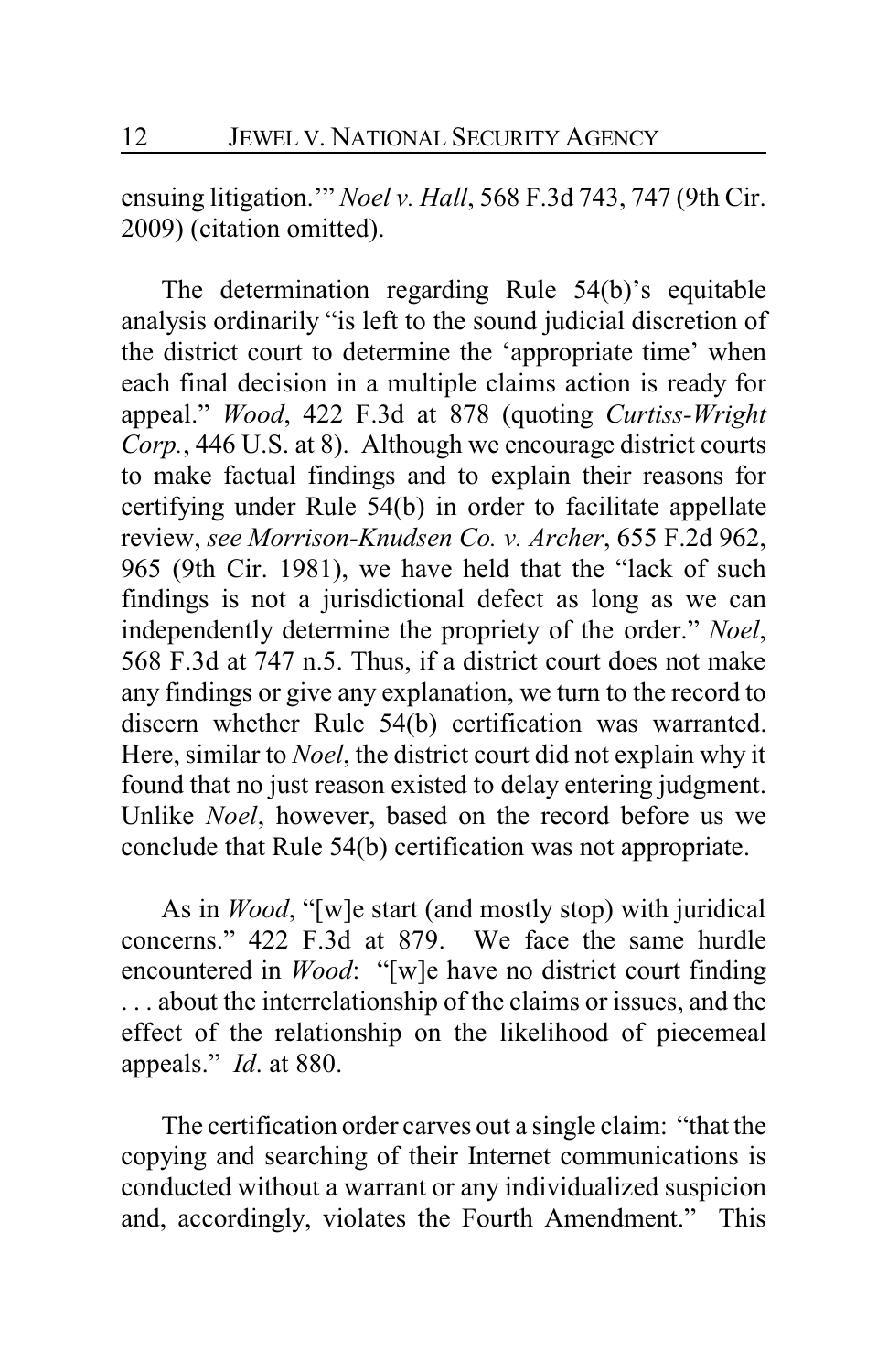claim is but one of seventeen asserted in the complaint. Even excluding the claims seeking damages under FISA and injunctive relief under other statutes, which were dismissed in 2013,**<sup>3</sup>** still undecided are a number of constitutional and statutory claims relating to both Internet interception and cell phone surveillance. *See Jewel*, 965 F. Supp. 2d at 1112–13 (listing the dismissed issues). In the absence of a roadmap in the certification order, we are left to unscramble how these complex claims (and the government's defenses) intersect and overlap.

The district court observed that "Plaintiffs seek adjudication as to their Fourth Amendment Claim with regard *only* to the NSA's acknowledged Upstream collection of communications." *Jewel*, 2015 WL 545925, at \*2 (emphasis added). Jewel's counsel characterized the claim on appeal as "the entirety of the Fourth Amendment Internet interception claim against the government." This effort to carve out a specific, severable claim obscures the fact that the Internet interception theory is not the only Fourth Amendment argument, nor is the Fourth Amendment the only ground for relief alleged to arise from the Internet interception program, nor does the appeal encompass all plaintiffs or all defendants. It quickly becomes apparent that the Rule 54(b) order does not present final adjudication of a complete claim on the facts, the theories for relief, or the parties. *See Houston Indus. Inc. v. United States*, 78 F.3d 564, 567 (Fed. Cir. 1996) ("The resolution of individual issues within a claim does not satisfy the requirements of Rule 54(b).").

**<sup>3</sup>** Those dismissal orders were not certified under Rule 54(b) and are not part of this appeal.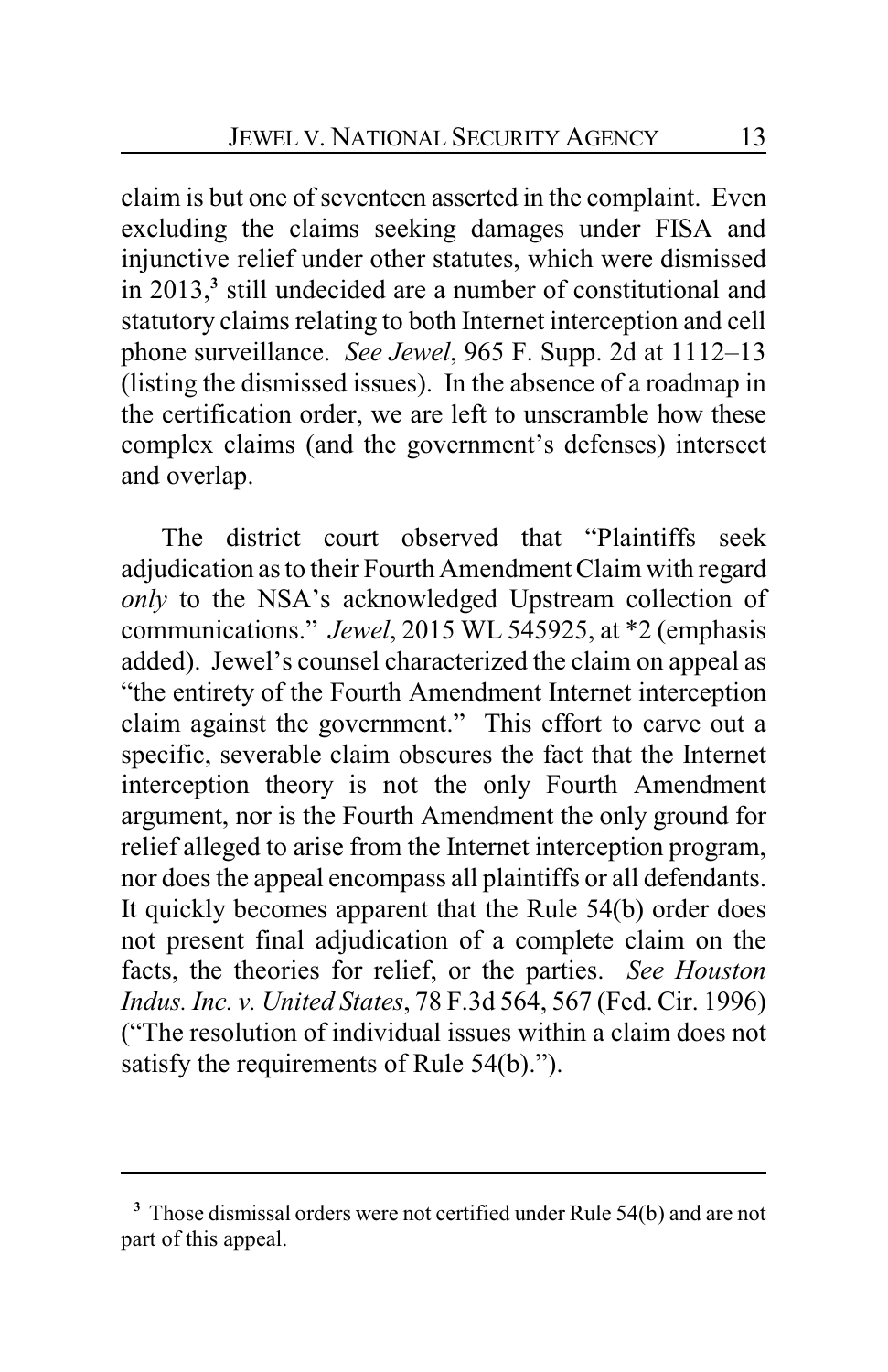Jewel's assertion that the Fourth Amendment Internet interception claim is factually distinct from the rest of the litigation is unconvincing. Jewel divides the claims into four categories, which they suggest are distinct: Internet content, Internet records (metadata), telephone content, and telephone records (metadata). All four categories rely on interconnected factual allegations that the government collaborated with telecommunications providers to obtain information about domestic communications in a manner that is either unconstitutional or beyond the government's statutory authority. Indeed, the complaint presents one section entitled "Factual Allegations Related to All Counts." We conclude that "this case would inevitably come back to this court on the same set of facts." *See Wood*, 422 F.3d at 879.

Apart from the common and intersecting facts, the nature of the claims makes piecemeal certification inappropriate. Jewel attempts to bifurcate the Fourth Amendment claims, focusing this appeal on Internet interception, while leaving the Fourth Amendment phone records claims in district court. Notably, however, all five plaintiffs have Fourth Amendment claims related to their phone records allegations. They also have damages claims against individual defendants for Fourth Amendment violations that have not yet been addressed by the district court.

The carve-out approach suffers from another infirmity not even all of the Internet interception claims are raised in this appeal. For example, the First Amendment claims remain unresolved in the district court, as do many of the statutory Internet interception claims. *See Jewel*, 965 F. Supp. 2d at 1112. Significantly, the Internet interception claims rely on overlapping elements of the same allegedly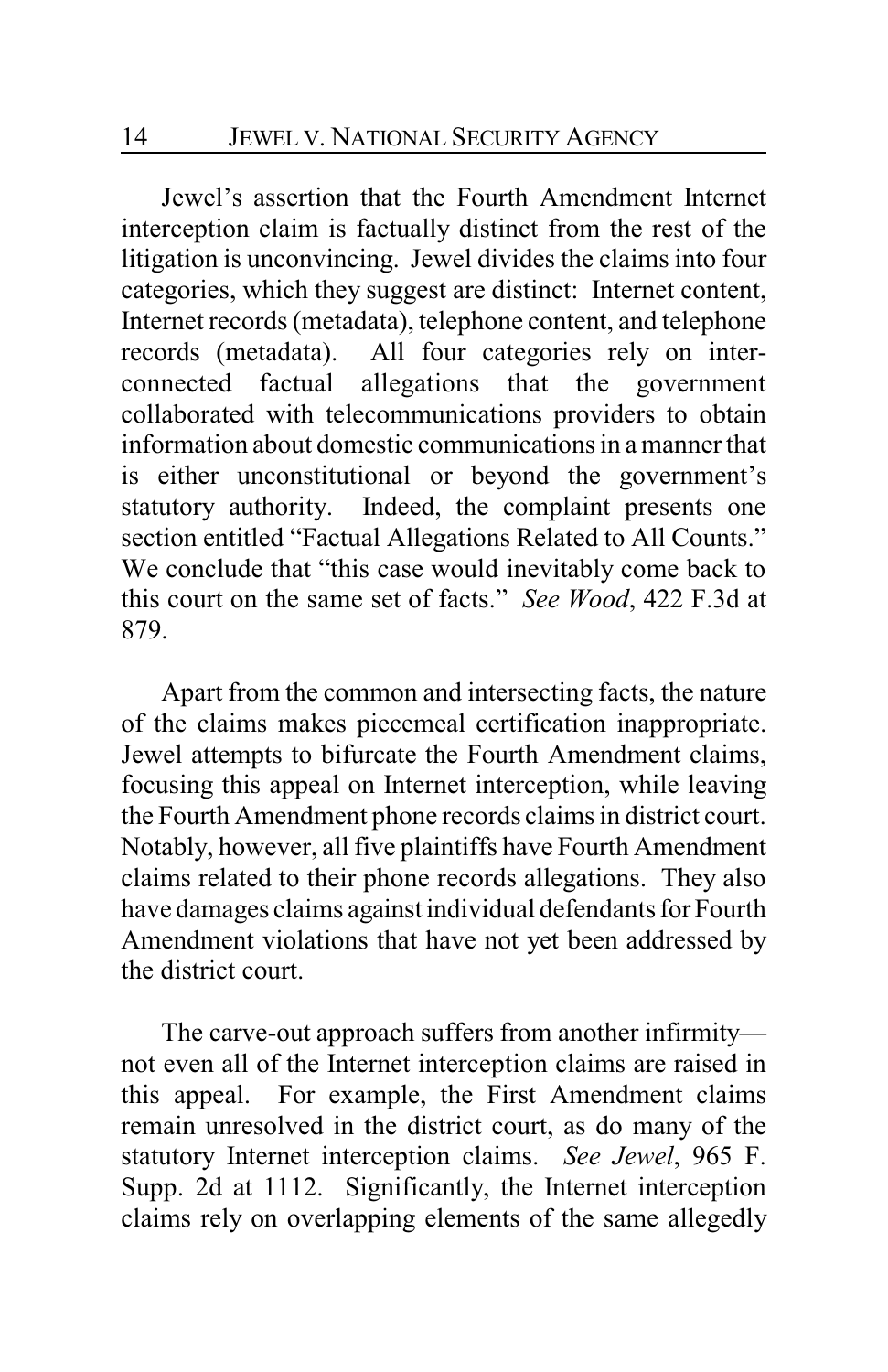illegal government actions. Whether pleading constitutional or statutory violations, the "legal right to relief stems largely from the same set of facts and would give rise to successive appeals that would turn largely on identical, and interrelated, facts." *Wood*, 422 F.3d at 880. The district court's conclusion that the plaintiffs "failed to establish a sufficient factual basis to find they have standing to sue under the Fourth Amendment regarding the possible interception of their Internet communications" cannot be limited to the narrow Fourth Amendment claim. *Jewel*, 2015 WL 545925, at \*1. The court rejected Jewel's standing argument because plaintiffs failed to describe the Internet interception program accurately. *Id*. at \*4. It is only logical that this reasoning raised a potential standing bar for all claims related to the same government program. The district court further held that, even if plaintiffs could establish standing to challenge the Internet interception program, "*any* possible defenses would require impermissible disclosure of state secret information." *Id.* at \*1 (emphasis added).**<sup>4</sup>** The alternative state secrets holding presents the same conundrum as the court's standing ruling: it is not practical to cabin the ruling to the Fourth Amendment claim, thus presenting a realistic risk of duplicative litigation on remaining claims.

A final complication is that not all of the parties are included in this appeal, nor does this appeal resolve all of the Jewel plaintiffs' claims. *See Spiegel v. Trustees of Tufts Coll.*, 843 F.2d 38, 44 (1st Cir. 1988) ("It will be a rare case where Rule 54(b) can appropriately be applied when the

**<sup>4</sup>** The district court did not address the relationship between this holding and its previous determination that FISA  $\S$  1806(f) preempts the state secrets doctrine for Stored Communications Act and Wiretap Act claims. *See Jewel*, 965 F. Supp. 2d. at 1108.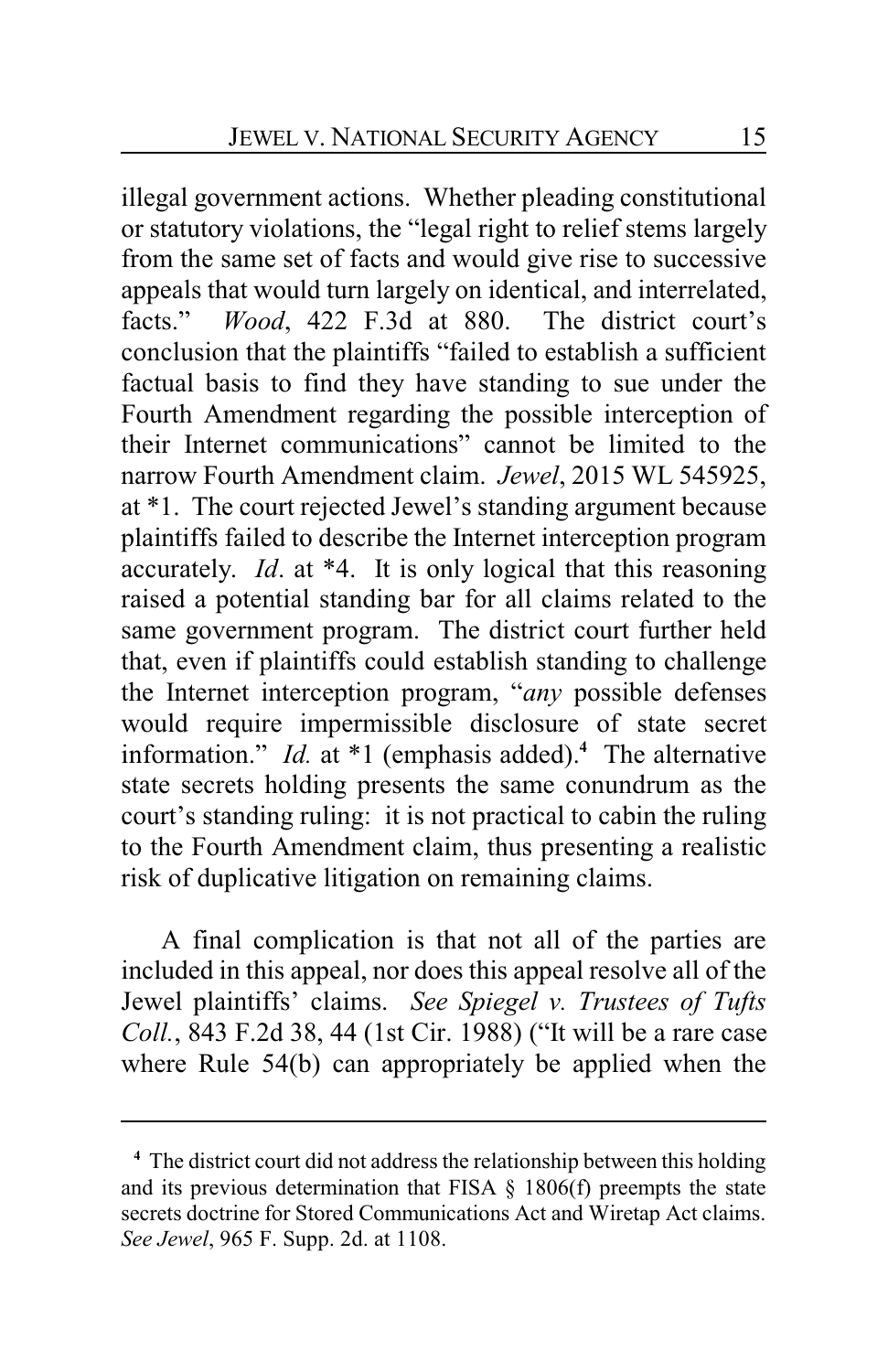contestants on appeal remain, simultaneously, contestants below."). Only three of the five plaintiffs pursued the Fourth Amendment motion for summary judgment. Jewel explains that this is because two of the plaintiffs were not AT&T Internet customers and, therefore, did not claim that the government had collected information regarding their Internet use. Nevertheless, this circumstance fractures the appeal even further, especially because the facts and legal theories relied upon by the Jewel plaintiffs to show standing for the Fourth Amendment argument are not substantially different from some of the other constitutional and statutory claims, which apply to all plaintiffs.

In sum, the "practical effect of certifying the [Fourth Amendment] issue[] in this case is to deconstruct [the] action so as to allow piecemeal appeals with respect to the same set of facts." *Wood*, 422 F.3d at 880.

Apart from juridical concerns, which counsel against certification, we are not convinced that this appeal meets the "no just reason for delay" prong of Rule 54(b). Our consideration of the single issue served up for interlocutory review is more likely to cause additional delay than it is to ameliorate delay problems. *See Sussex Drug Prods. v. Kanasco, Ltd.*, 920 F.2d 1150, 1156 (3d Cir. 1990) ("The interlocking factual relationship of the various counts leading to the likelihood that a subsequent appeal would again seek review of the issues presented here also suggests that it was not in the interests of sound judicial administration for the district court to certify this judgment as final.").

We are sympathetic to the Jewel plaintiffs' desire to bring at least part of this case to a close. But awaiting a decision on a single claim, which is not a linchpin claim either factually